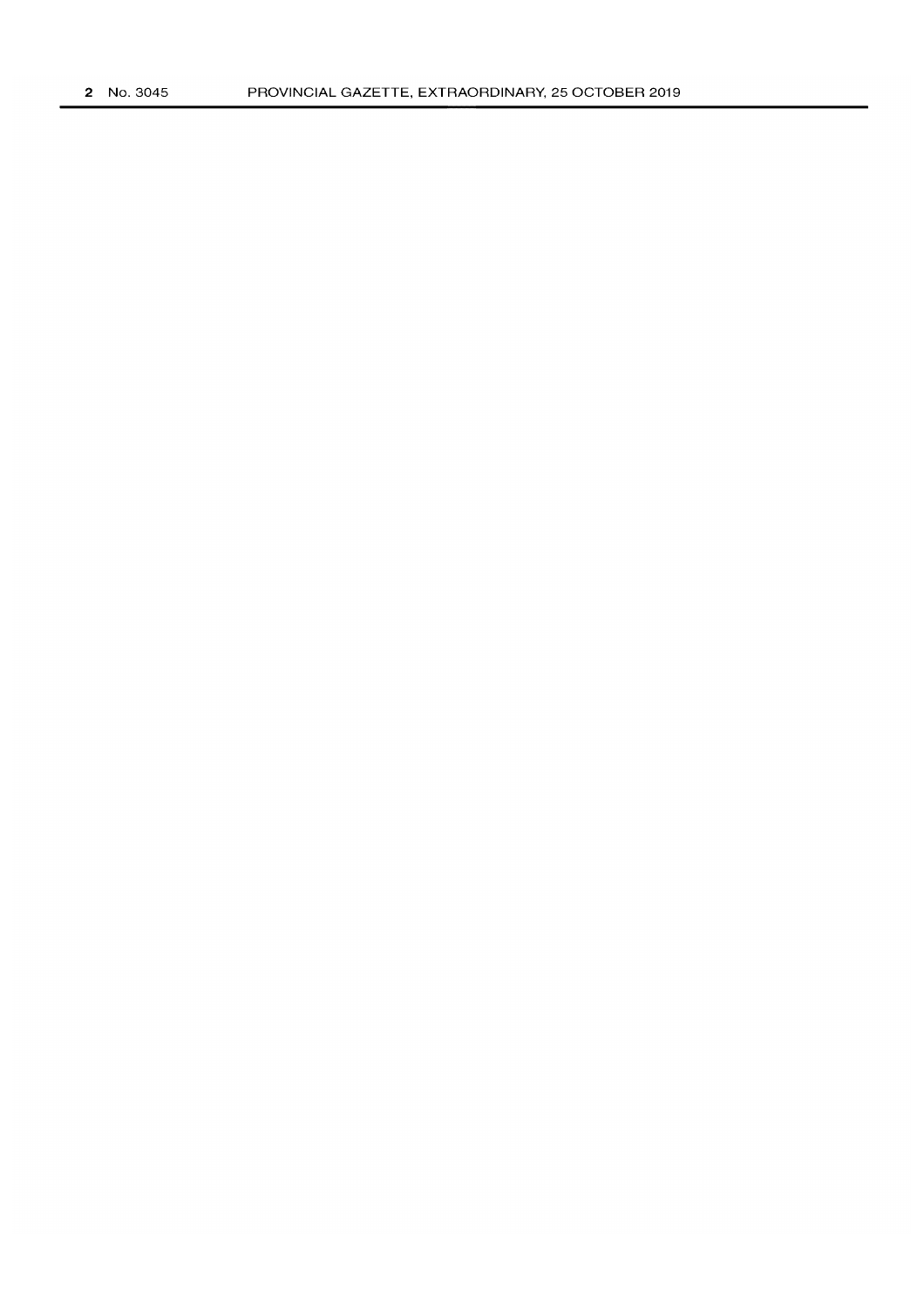## **CONTENTS**

|     |                                                                                                        | Gazette<br>No. | Page<br>No. |
|-----|--------------------------------------------------------------------------------------------------------|----------------|-------------|
|     | <b>GENERAL NOTICES • ALGEMENE KENNISGEWINGS</b>                                                        |                |             |
| 114 | Local Government: Municipal Structures Act (117/1998) as amended: By-election in Ward 02 of Thabazimbi | 3045           |             |